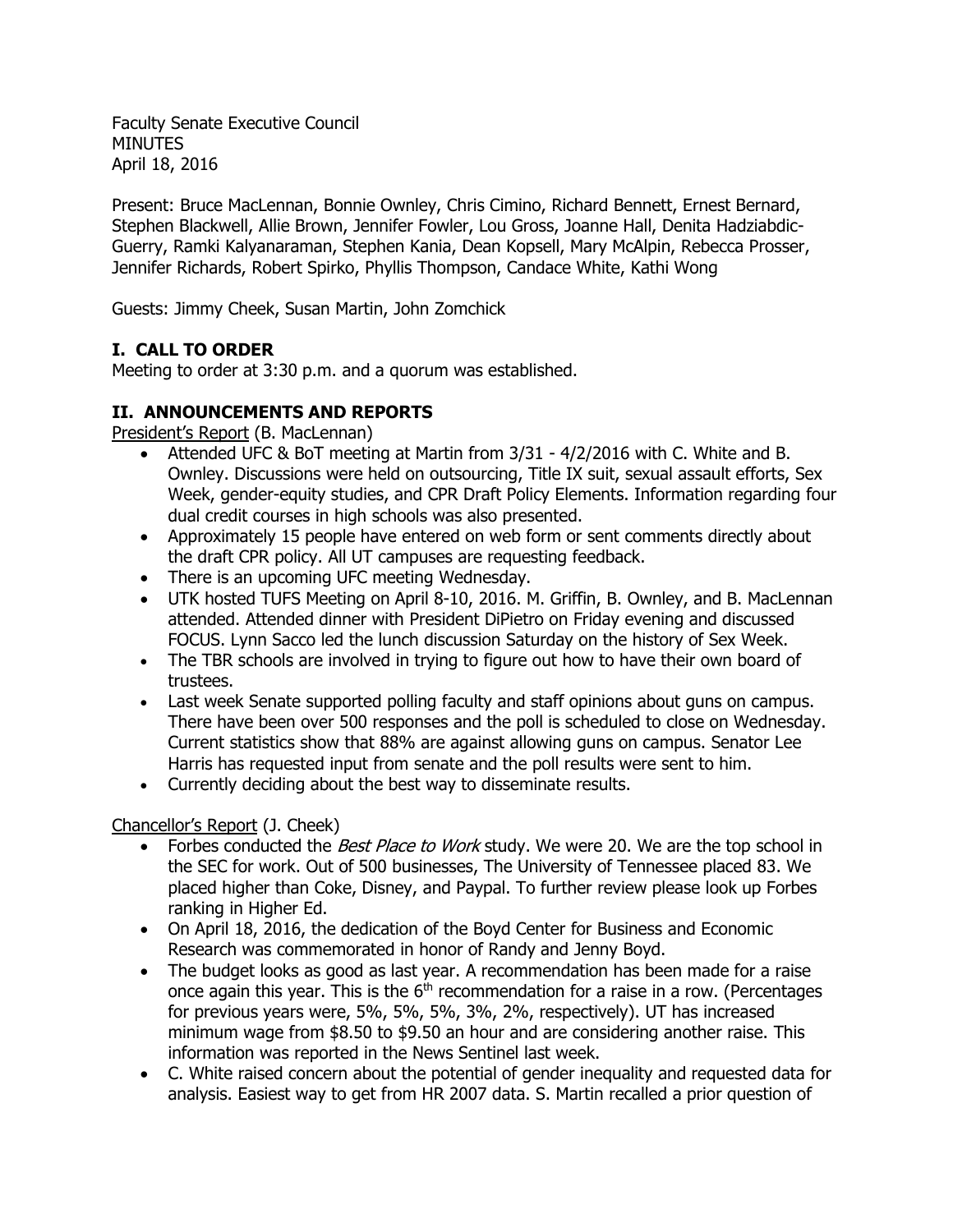the need of IRB approval. C. White noted that as long as the study is not going to be published we are exempt. L. Gross stated that there have been efforts since last year and despite the ongoing requests the data has not been released. S. Martin stated that if the results are not going to be published, the IRB not necessary. K. Wong asked if lecturer data would also be included, and Susan said the data would be shared once she gets the request and can respond.

Provost's Report (S. Martin)

- Tenure and promotion recommendations were submitted to her office last month.
- D. Kopsell asked about the effort for enrolling out-of-state students. This has been a record year with almost 1,000 out-of-state applicants. Numbers of in-state applicants and confirms of Tennesseans are down. The current student average is the same as the 2014-15 data, which is a 3.8 GPA, and 27 on the SAT.
- B. MacLennan asked for the total number of CPRs that have been conducted during the last 18 years. He has previously heard  $\sim$ 25 and that 1/3 of those cases are still active. J. Zomchick stated there is some concern by General Council to release data, as per campus, since there are so few that individuals could be identified.

## **III. CONSENT AGENDA ITEMS**

 L. Gross moved to approve the Executive Council meeting minutes of February 22, 2016 [\(http://senate.utk.edu/archives/senate-reports-minutes-publications-2015-2016\)](http://senate.utk.edu/archives/senate-reports-minutes-publications-2015-2016). D. Kopsell seconded the motion, and the minutes were approved with no objections.

## **IV. REPORTS OF STANDING COMMITTEES**

Appeals Committee (R. Prosser) None.

Athletics Committee (D. Kopsell) None.

Benefits and Professional Development Committee (M. Beck) None.

#### Budget and Planning Committee (L. Gross)

 Discussion continued regarding an analysis that completed relying on UT's data set from The Chronicle of Higher Education. Results were indicative that males and females are treated differently when looking at aggregate data. There is some uncertainty about whether the amounts include the Health Science Center's faculty. S. Martin restated that she would have the Institutional Research Office provide the data needed once she gets the request. This will assist in the analysis to get the most accurate results.

Faculty Affairs Committee (J. Fowler) Please see new business.

Graduate Council (S. Kania)

- The Thesis and Dissertation Embargo option proposal passed. This means extending the thesis embargo from 24 to 36 months.
- The Exemption from Continuous Enrollment in course 600: Internships for Doctoral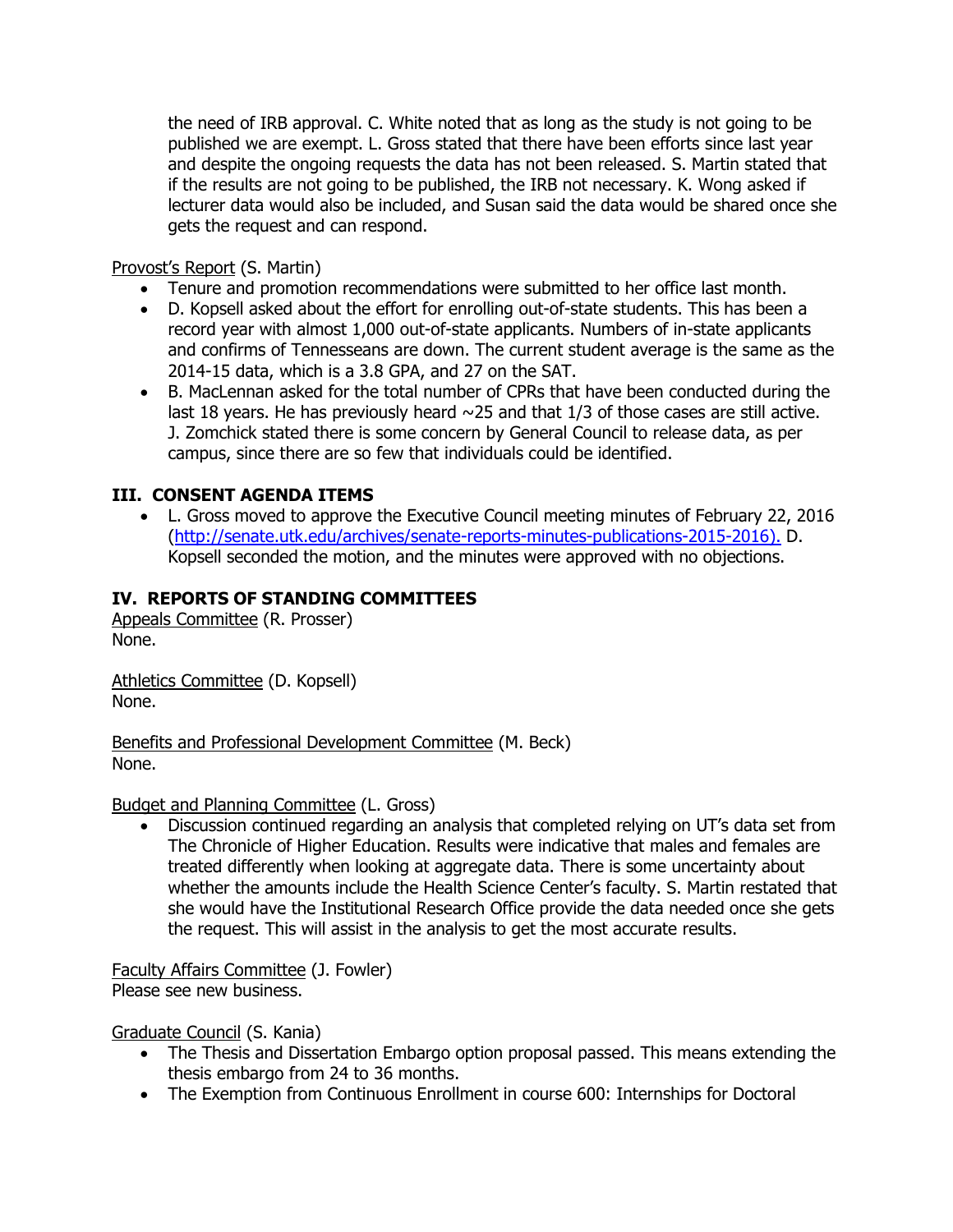Students taking course 600. The proposal was approved with a slight revision of adding Practicum along with Internship for the exception.

 Minutes of the Graduate Council's meeting held on February 25, 2016, have been posted on the Council's webpage [\(http://trace.tennessee.edu/utk\\_gcminutes/84\)](http://trace.tennessee.edu/utk_gcminutes/84).

Library and Information Technology Committee (K. Wong)

- Distributed an informational sheet that tells the locations of Zoom enabled rooms on campus and the cost to enable a room for Zoom.
- Committee is getting together to determine which of the three products: D2L, Blackboard, or Canvas, will be chosen as the campus' new online management system. There is a possibility that the decision will not be Blackboard. If a decision to go with a different learning management system is made, Blackboard will continue to be used throughout the next year as everyone transitions. The hope is to have all faculty members transitioned by spring 2017.

Nominations and Appointments Committee (B. Ownley)

- Out of 16 caucuses, 12 have completed elections. There are two more colleges that are still trying to find faculty to serve.
- There seems to be some reluctance for someone to serve as President-Elect for next year, and there are still officer positions open. Nominations are welcome. R. Spirko, was nominated for Communications Officer and he has accepted serving for a second year

Non-Tenure-Track Issues Committee (A. Brown and D. Hadziabdic-Guerry)

• Continuing to work on revisions for non-tenure track section on the Faculty Evaluation Manual. The goal is to finish the work by May 6, 2016.

Research Council (R. Kalyanaraman) None.

Teaching and Learning Council (J. Richards and K. McKanders)

Recommendations for awards have been sent to the Chancellor's office.

Undergraduate Council (R. Bennett)

- Actions taken include the approval of five courses that satisfies general education requirements. Three of the courses were Honors. Some minor grammar changes that were made.
- Updated the progress that has been made for the Research Intensive Course Designations, rubrics have been created and will be examined over the summer. Recommendations will be made in the fall. Have been working with Registrar's office and experiential learning during this process.
- Minutes of the Undergraduate Council's meeting held on February 23, 2016, have been posted on the Council's webpage [\(http://web.utk.edu/~ugcouncl/public\\_html/docs/minutes/02-23-2016\\_UGCminutes.pdf\)](http://web.utk.edu/~ugcouncl/public_html/docs/minutes/02-23-2016_UGCminutes.pdf).

University Systems Relations Committee (S. Blackwell) None.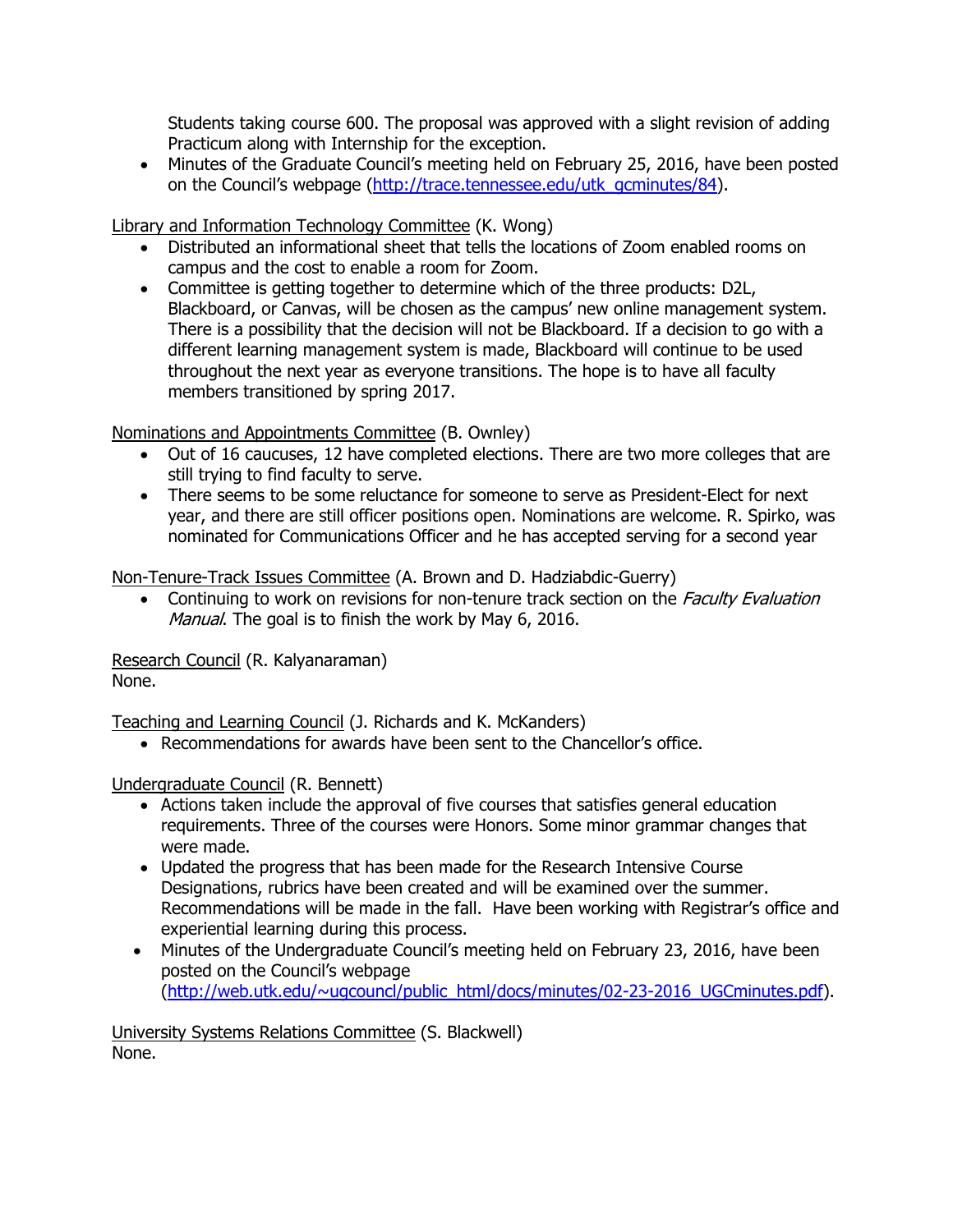## **V. NEW BUISNESS**

Parking During Non-football Events (C. Cimino)

 Received a grievance from a faculty member who was not allowed to park their car in the lot he is assigned on the Sunday of the UT-LSU game. The faculty member was trying to park in 9A, which is a restricted donor lot during certain university games and activities. C. Cimino has talked to attendant and police officer. M. McAlpin shared that the person who made the grievance believes that if an individual pay's a monthly amount for parking he or she should be able to park in that lot when coming on campus to work. The principle: If you're paying for the spot you should get to park there no matter what. C. Cimino stated that faculty/staff can contact his office to make arrangements on game days when there is a need to be on campus. L. Gross stated that on special events there are directives that tell you where you can park as long as you have a tag. C. White identified another problem with not being able to park close to where you work is safety. She expressed that letting attendants know that they can let faculty in. L. Gross asked if there is some educational activity with employees and maybe a little more investigation into what is happening. C. Cimino stated that they typically let faculty in and reiterated that faculty/staff can contact his office to make arrangements on game days when there is a need to be on campus.

### Hiring Policy (J. Zomchick)

- J. Zomchick was invited by J. Fowler to provide information to questions that were brought up about joint tenure and tenure at the previous Executive Council meeting. R. Kalyanaraman asked where this is a point of distinction between 50% (or less effort) tenured faculty employees who do not have commitment or responsibility that full-time tenure faculty have. For example, an Oak Ridge employee who teaches 20-30% time has joint tenure with UT and is allowed to vote in decision-making matters but does not have any contact/involvement with the department. J. Zomchick stated that the Faculty Handbook is the governing document and should be followed. Appendix E within the Faculty Handbook does allow for part-time faculty to be tenured and if tenured, the person has a right to vote. This does not apply to the Governor's chairs.
- It was also noted that the Bredesen Center now awards degrees.

## Modifications to Faculty Evaluation Manual (J. Fowler)

- Received a majority of support from senators who responded via email to take out the OEP language from the *Faculty Evaluation Manual*. She now wants to put it before all the Executive Council to see if it meets approval.
- $\bullet$  Deleted Language = Strike through

Faculty Evaluation Manual Language Proposal Removing References to QEP: From the Introduction: General Information and Guidelines for Using this Manual [Paragraph 6, p. 2]

"Faculty and administrators are encouraged to participate in the University's Quality Enhancement Plan for International and Intercultural Awareness, now called Ready for the World. This initiative provides that discussion of the importance of international/intercultural expertise and experience should be incorporated into tenure, promotion, and annual review statements."

Part II: ANNUAL PERFORMANCE REVIEW OF TENURED AND TENURE-TRACK FACULTY